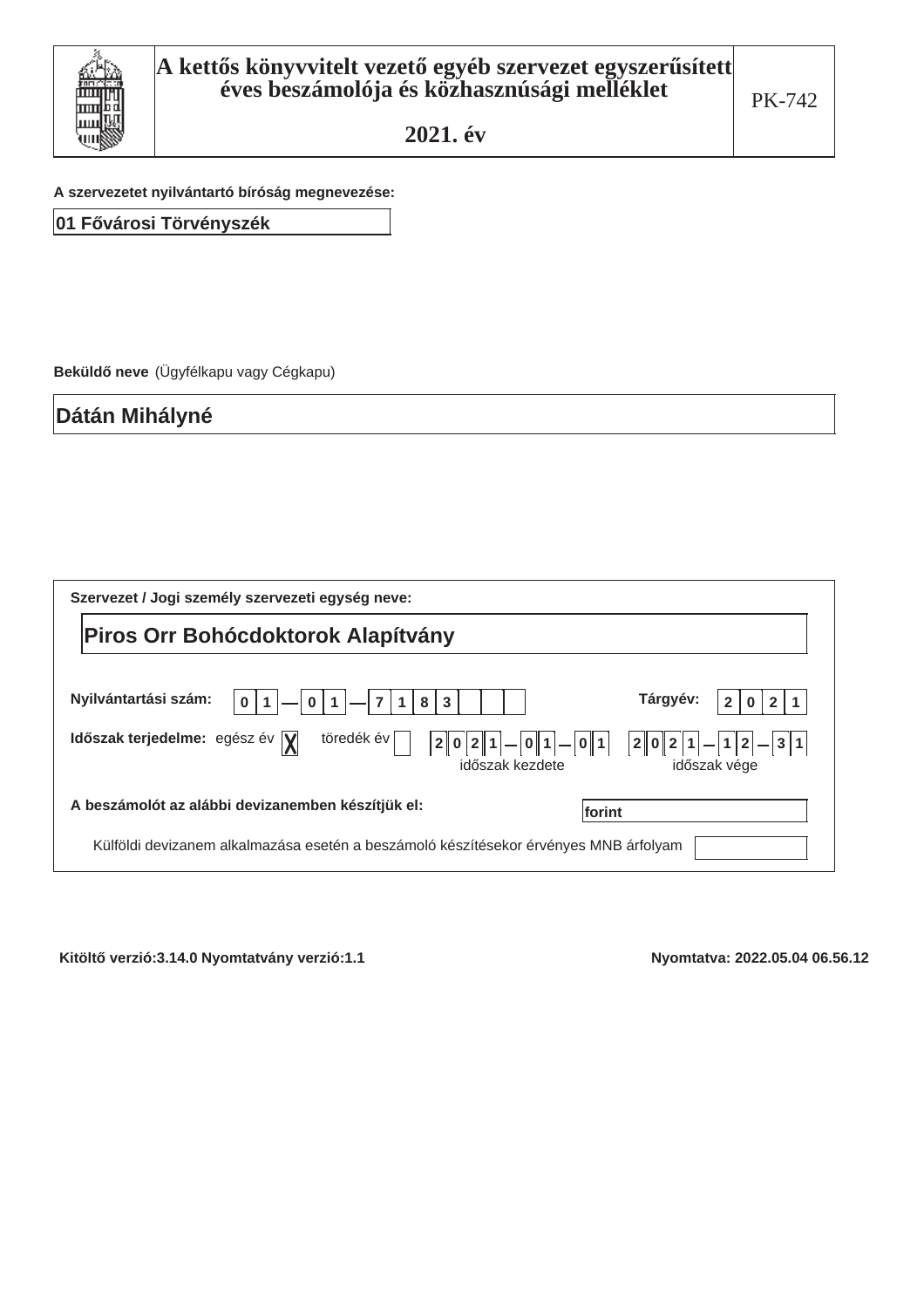|                                               | A kettős könyvvitelt vezető egyéb szervezet egyszerűsített<br>éves beszámolója és közhasznúsági melléklet<br>2021. év                                               | <b>PK-742</b>                                                                                                               |
|-----------------------------------------------|---------------------------------------------------------------------------------------------------------------------------------------------------------------------|-----------------------------------------------------------------------------------------------------------------------------|
|                                               | A szervezetet nyilvántartó bíróság megnevezése:                                                                                                                     | Tárgyév:                                                                                                                    |
|                                               | 01 Fővárosi Törvényszék<br>Időszak terjedelme: egész év $ \mathbf{X} $<br>töredék év<br>2 0<br> 2 1 <br> 0 1 <br> 0 1 <br>időszak kezdete                           | $\mathbf{2}$<br>$\mathbf 0$<br>$\overline{2}$<br>1<br> 2 0 2 1 <br>3 <sup>1</sup><br>$\mathbf{2}$<br>1<br>1<br>időszak vége |
| a. Szervezet                                  | Válassza ki, hogy a beszámoló (és közhasznúsági melléklet) az alábbiak közül melyikre vonatkozik!<br>b. Jogi személy szervezeti egység (származtatott jogi személy) | $\boldsymbol{\mathsf{X}}$                                                                                                   |
| <b>Szervezet neve:</b>                        |                                                                                                                                                                     |                                                                                                                             |
|                                               | Piros Orr Bohócdoktorok Alapítvány                                                                                                                                  |                                                                                                                             |
| Szervezet székhelye:                          |                                                                                                                                                                     |                                                                                                                             |
| Irányítószám:                                 | Település:<br>$\mathbf{1}$<br>0 2 7<br><b>Budapest</b>                                                                                                              |                                                                                                                             |
| Közterület neve:                              | Közterület jellege:<br>Bem                                                                                                                                          | rakpart                                                                                                                     |
| Házszám:                                      | Lépcsőház:<br>Emelet:<br>50<br>2                                                                                                                                    | Ajtó:<br>1                                                                                                                  |
| Irányítószám:<br>Közterület neve:<br>Házszám: | Jogi személy szervezeti egység neve:<br>Jogi személy szervezeti egység székhelye:<br>Település:<br>Közterület jellege:<br>Lépcsőház:<br>Emelet:                     | Ajtó:                                                                                                                       |
| Nyilvántartási szám:                          | $\boxed{0 1} - \boxed{0 1} - \boxed{7 1 8 3}$                                                                                                                       |                                                                                                                             |
| Ügyszám:                                      | 0 9 0 0 / P k . 6 1 2 9 3                                                                                                                                           | 1997                                                                                                                        |
|                                               | Szervezet / Jogi személy szervezeti egység adószáma:                                                                                                                | $18090628 - 1 - 41$                                                                                                         |
|                                               | Szervezet / Jogi személy szervezeti egység<br>képviselőjének neve:<br><b>Dr. Ormai Gabriella</b>                                                                    |                                                                                                                             |
| Képviselő aláírása:                           |                                                                                                                                                                     |                                                                                                                             |
| Keltezés:                                     |                                                                                                                                                                     |                                                                                                                             |
| <b>Budapest</b>                               | $ 2 0 2 2 - 0 5 - 0 3 $                                                                                                                                             |                                                                                                                             |
|                                               | Kitöltő verzió:3.14.0 Nyomtatvány verzió:1.1<br>Nyomtatva: 2022.05.04 06.56.12                                                                                      |                                                                                                                             |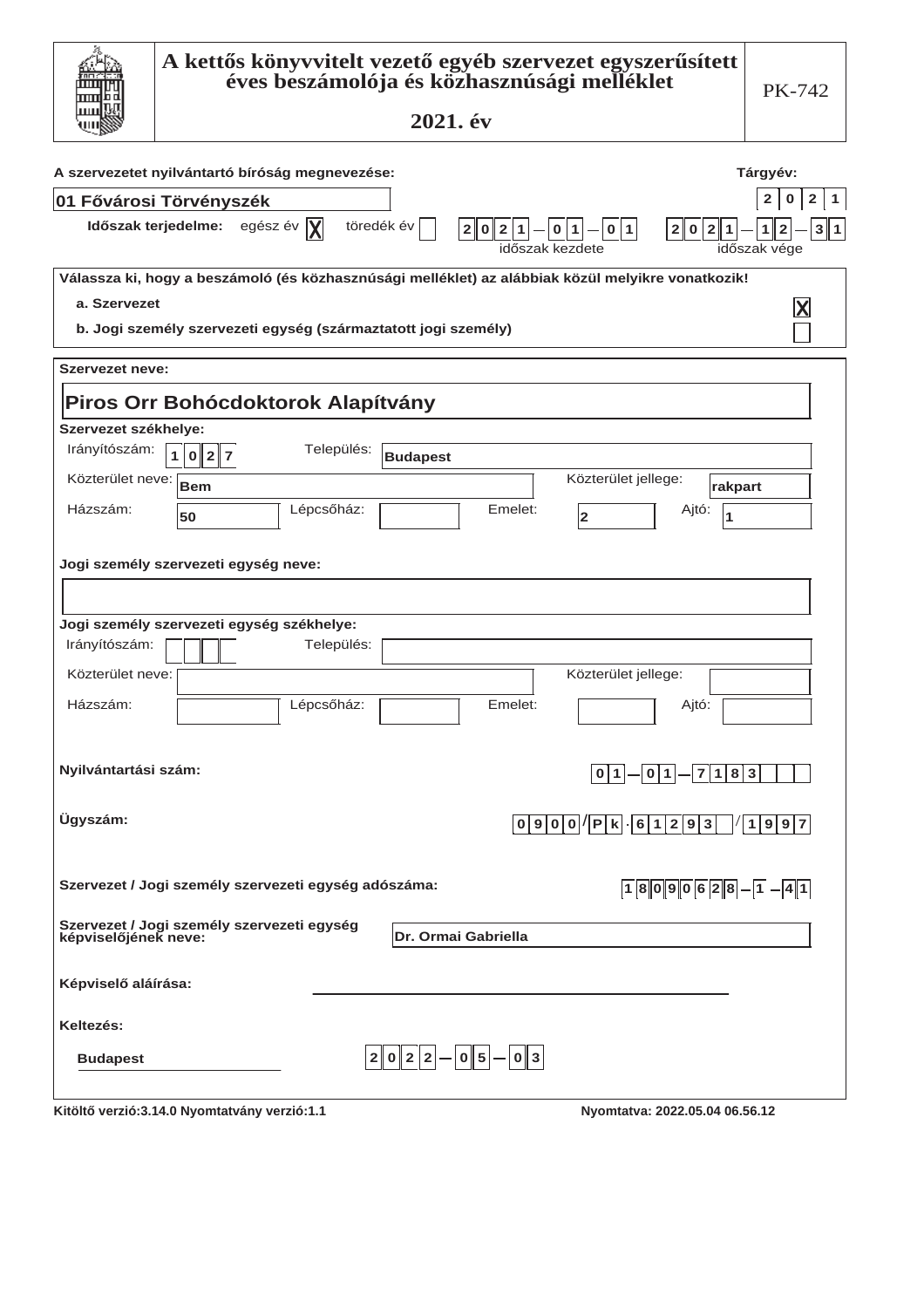

Szervezet / Jogi személy szervezeti egység neve:

### Piros Orr Bohócdoktorok Alapítvány

|             | Az egyszerűsített éves beszámoló mérlege                              |          |                          | Adatok ezer forintban |
|-------------|-----------------------------------------------------------------------|----------|--------------------------|-----------------------|
|             |                                                                       | Előző év | Előző év<br>helyesbítése | Tárgyév               |
|             | ESZKÖZÖK (AKTÍVÁK)                                                    |          |                          |                       |
| Α.          | Befektetett eszközök                                                  | 1 300    |                          | 1 2 3 9               |
|             | I. Immateriális javak                                                 | 1060     |                          | 614                   |
|             | II. Tárgyi eszközök                                                   | 240      |                          | 625                   |
|             | III. Befektetett pénzügyi eszközök                                    |          |                          |                       |
| <b>B.</b>   | Forgóeszközök                                                         | 138 450  |                          | 171 600               |
|             | I. Készletek                                                          | 476      |                          | 110                   |
|             | II. Követelések                                                       | 1 2 8 8  |                          | 1743                  |
|             | III. Értékpapírok                                                     | 0        |                          | $\mathbf 0$           |
|             | IV. Pénzeszközök                                                      | 136 686  |                          | 169 747               |
| $C_{\cdot}$ | Aktív időbeli elhatárolások                                           | 14       |                          | 1 000                 |
|             | ESZKÖZÖK ÖSSZESEN                                                     | 139 764  |                          | 173839                |
|             | FORRÁSOK (PASSZÍVÁK)                                                  |          |                          |                       |
| D.          | Saját tőke                                                            | 110 921  |                          | 150 921               |
|             | I. Induló tőke/jegyzett tőke                                          | 800      |                          | 800                   |
|             | II. Tőkeváltozás/eredmény                                             | 105 580  |                          | 110 121               |
|             | III. Lekötött tartalék                                                |          |                          |                       |
|             | IV. Értékelési tartalék                                               |          |                          |                       |
|             | V. Tárgyévi eredmény alaptevékenységből<br>(közhasznú tevékenységből) | 4541     |                          | 40 000                |
|             | VI. Tárgyévi eredmény vállalkozási tevékenységből                     |          |                          |                       |
| Ε.          | Céltartalékok                                                         |          |                          |                       |
| E.          | Kötelezettségek                                                       | 9741     |                          | 11 3 8 5              |
|             | I. Hátrasorolt kötelezettségek                                        |          |                          |                       |
|             | II. Hosszú lejáratú kötelezettségek                                   |          |                          |                       |
|             | III. Rövid lejáratú kötelezettségek                                   | 9741     |                          | 11 3 8 5              |
| G.          | Passzív időbeli elhatárolások                                         | 19 102   |                          | 11 533                |
|             | FORRÁSOK ÖSSZESEN                                                     | 139 764  |                          | 173839                |

Kitöltő verzió:3.14.0 Nyomtatvány verzió:1.1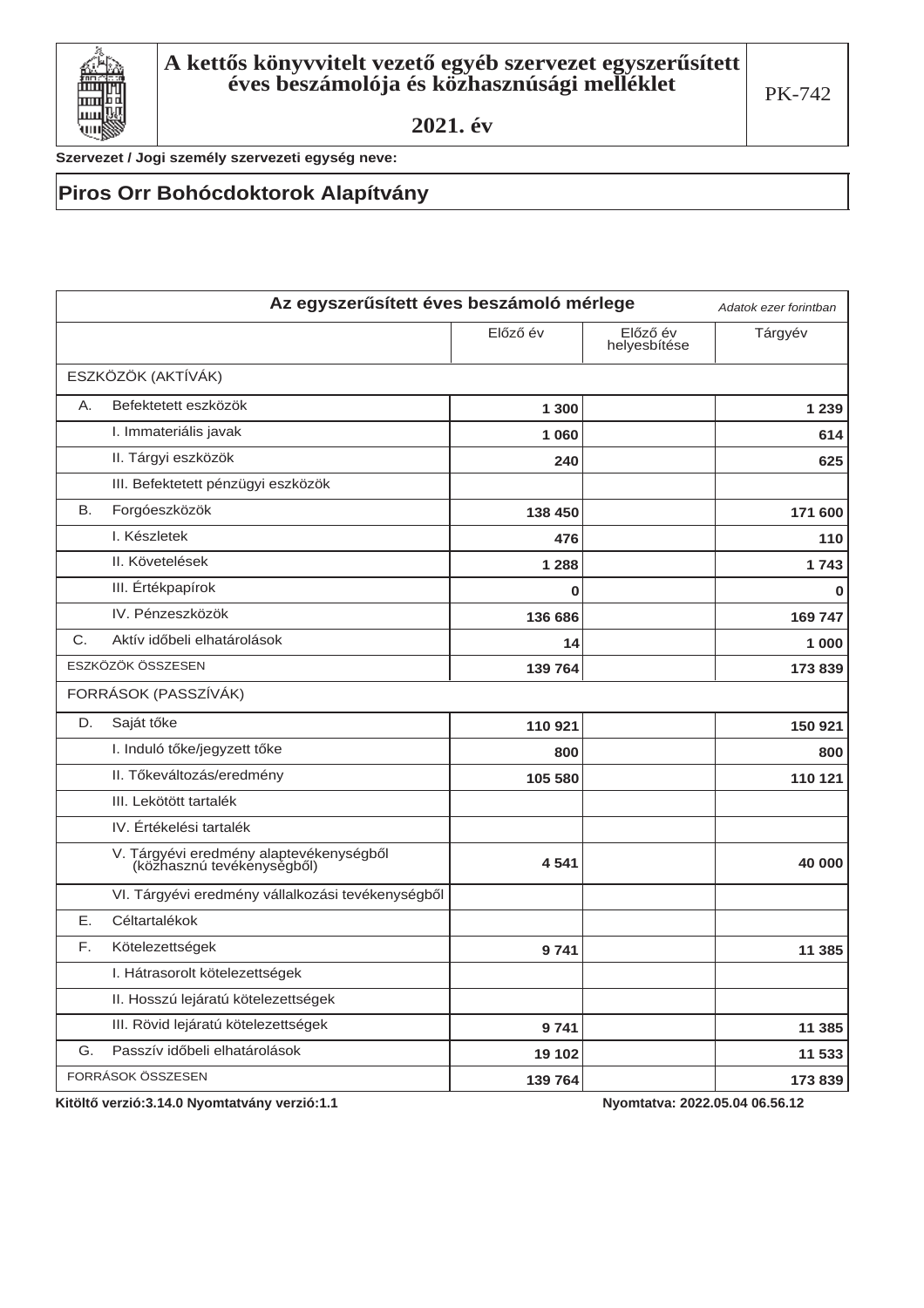

### Szervezet / Jogi személy szervezeti egység neve:

## Piros Orr Bohócdoktorok Alapítvány

|                                              |          |                          |         |          | Az egyszerűsített éves beszámoló eredménykimutatása |         |          | Adatok ezer forintban    |         |
|----------------------------------------------|----------|--------------------------|---------|----------|-----------------------------------------------------|---------|----------|--------------------------|---------|
|                                              |          | Alaptevékenység          |         |          | Vállalkozási tevékenység                            |         |          | Összesen                 |         |
|                                              | előző év | előző év<br>helyesbítése | tárgyév | előző év | előző év<br>helyesbítése                            | tárgyév | előző év | előző év<br>helyesbítése | tárgyév |
| 1. Értékesítés nettó árbevétele              |          |                          |         |          |                                                     |         |          |                          |         |
| 2. Aktivált saját teljesítmények<br>értéke   |          |                          |         |          |                                                     |         |          |                          |         |
| 3. Egyéb bevételek                           | 264 694  |                          | 285 774 |          |                                                     |         | 264 694  |                          | 285 774 |
| ebből:                                       |          |                          |         |          |                                                     |         |          |                          |         |
| - tagdíj                                     |          |                          |         |          |                                                     |         |          |                          |         |
| - alapítótól kapott befizetés                |          |                          |         |          |                                                     |         |          |                          |         |
| - támogatások                                | 66 514   |                          | 67 065  |          |                                                     |         | 66 514   |                          | 67 065  |
| ebből: adományok                             |          |                          |         |          |                                                     |         |          |                          |         |
| 4. Pénzügyi műveletek<br>bevételei           | 794      |                          | 180     |          |                                                     |         | 794      |                          | 180     |
| A. Összes bevétel (1+-2+3+4)                 | 265 488  |                          | 285 954 |          |                                                     |         | 265 488  |                          | 285 954 |
| ebből: közhasznú tevékenység<br>bevételei    | 265 488  |                          | 285 954 |          |                                                     |         | 265 488  |                          | 285 954 |
| 5. Anyagjellegű ráfordítások                 | 200 057  |                          | 182 200 |          |                                                     |         | 200 057  |                          | 182 200 |
| 6. Személyi jellegű ráfordítások             | 60 072   |                          | 61868   |          |                                                     |         | 60 072   |                          | 61868   |
| ebből: vezető tisztségviselők<br>juttatásai  |          |                          |         |          |                                                     |         |          |                          |         |
| 7. Értékcsökkenési leírás                    | 801      |                          | 823     |          |                                                     |         | 801      |                          | 823     |
| 8. Egyéb ráfordítások                        | 4        |                          | 403     |          |                                                     |         | 4        |                          | 403     |
| 9. Pénzügyi műveletek<br>ráfordításai        | 13       |                          | 660     |          |                                                     |         | 13       |                          | 660     |
| B. Összes ráfordítás<br>$(5+6+7+8+9)$        | 260 947  |                          | 245 954 |          |                                                     |         | 260 947  |                          | 245 954 |
| ebből: közhasznú tevékenység<br>ráfordításai | 260 054  |                          | 245 954 |          |                                                     |         | 260 054  |                          | 245 954 |
| C. Adózás előtti eredmény<br>$(A-B)$         | 4541     |                          | 40 000  |          |                                                     |         | 4541     |                          | 40 000  |
| 10. Adófizetési kötelezettség                |          |                          |         |          |                                                     |         |          |                          |         |
| D. Tárgyévi eredmény (C-10)                  | 4541     |                          | 40 000  |          |                                                     |         | 4541     |                          | 40 000  |

Kitöltő verzió:3.14.0 Nyomtatvány verzió:1.1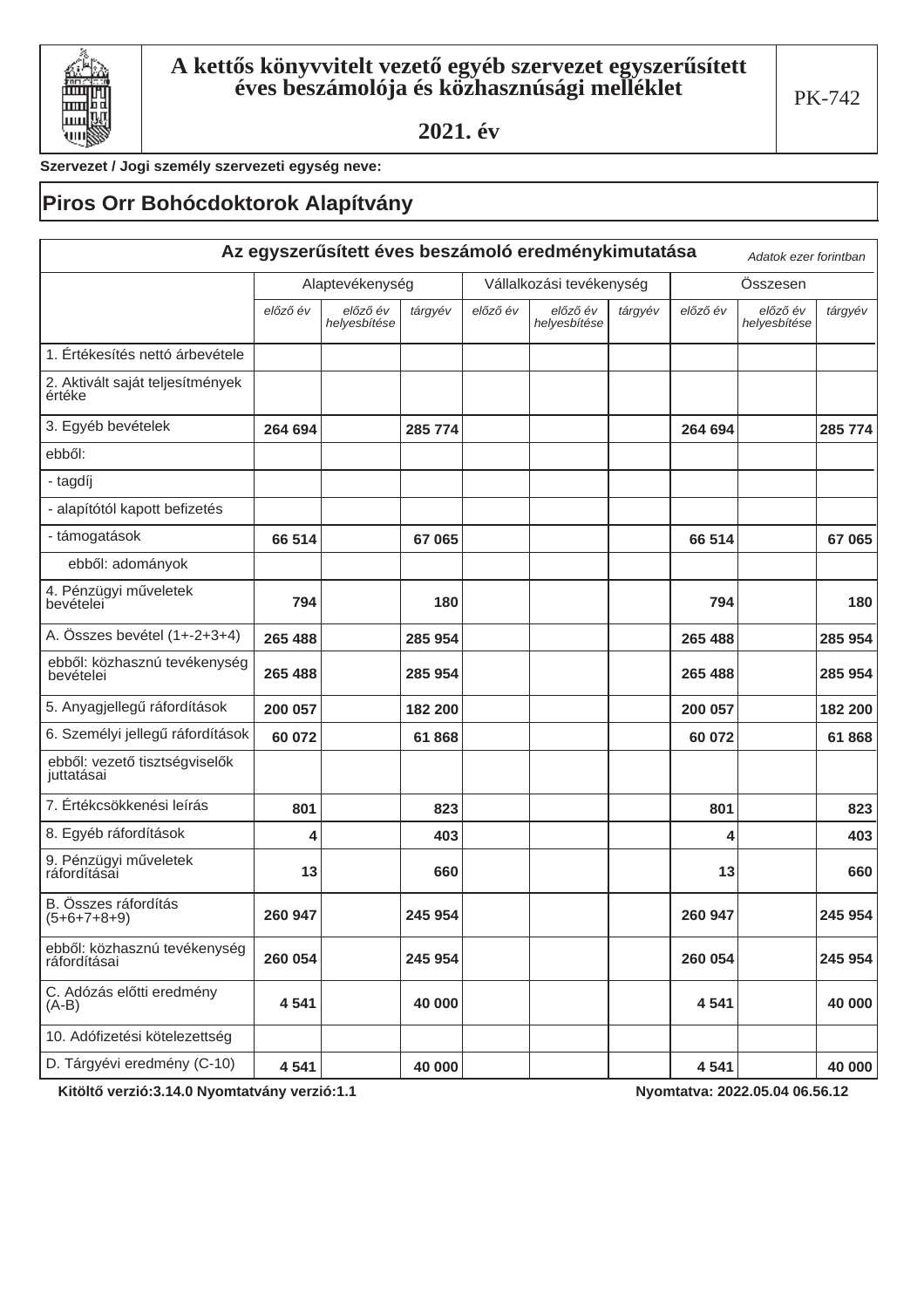

### Szervezet / Jogi személy szervezeti egység neve:

|                                                                                                                                                                         | <b>Piros Orr Bohócdoktorok Alapítvány</b> |                          |          |          |                                                        |         |          |                          |          |
|-------------------------------------------------------------------------------------------------------------------------------------------------------------------------|-------------------------------------------|--------------------------|----------|----------|--------------------------------------------------------|---------|----------|--------------------------|----------|
|                                                                                                                                                                         |                                           |                          |          |          | Az egyszerűsített éves beszámoló eredménykimutatása 2. |         |          | Adatok ezer forintban    |          |
|                                                                                                                                                                         |                                           | Alaptevékenység          |          |          | Vállalkozási tevékenység                               |         |          | Összesen                 |          |
|                                                                                                                                                                         | előző év                                  | előző év<br>helyesbítése | tárgyév  | előző év | előző év<br>helyesbítése                               | tárgyév | előző év | előző év<br>helyesbítése | tárgyév  |
| Tájékoztató adatok                                                                                                                                                      |                                           |                          |          |          |                                                        |         |          |                          |          |
| A. Központi költségvetési<br>támogatás                                                                                                                                  |                                           |                          |          |          |                                                        |         |          |                          |          |
| ebből:<br>- normatív támogatás                                                                                                                                          |                                           |                          |          |          |                                                        |         |          |                          |          |
| B. Helyi önkormányzati<br>költségvetési támogatás                                                                                                                       | 0                                         |                          | $\bf{0}$ |          |                                                        |         | 0        |                          | $\bf{0}$ |
| ebből:<br>- normatív támogatás                                                                                                                                          |                                           |                          |          |          |                                                        |         |          |                          |          |
| C. Az Európai Unió strukturális<br>alapjaiból, illetve a Kohéziós<br>Alapból nyújtott támogatás                                                                         |                                           |                          |          |          |                                                        |         |          |                          |          |
| D. Az Európai Unió költség-<br>vetéséből vagy más államtól,<br>nemzetközi szervezettől<br>származó támogatás                                                            |                                           |                          |          |          |                                                        |         |          |                          |          |
| E. A személyi jövedelemadó<br>meghatározott részének az<br>adózó rendelkezése szerinti fel-<br>használásáról szóló 1996. évi<br>CXXVI.törvény alapján átutalt<br>összeg | 65 847                                    |                          | 66 343   |          |                                                        |         | 65 847   |                          | 66 343   |
| F. Közszolgáltatási bevétel                                                                                                                                             |                                           |                          |          |          |                                                        |         |          |                          |          |
| G. Adományok                                                                                                                                                            |                                           |                          |          |          |                                                        |         |          |                          |          |

| Könyvvizsgálói záradék                            |      |     |  |
|---------------------------------------------------|------|-----|--|
| Az adatok könyvvizsgálattal alá vannak támasztva. | lgen | Nem |  |

Kitöltő verzió:3.14.0 Nyomtatvány verzió:1.1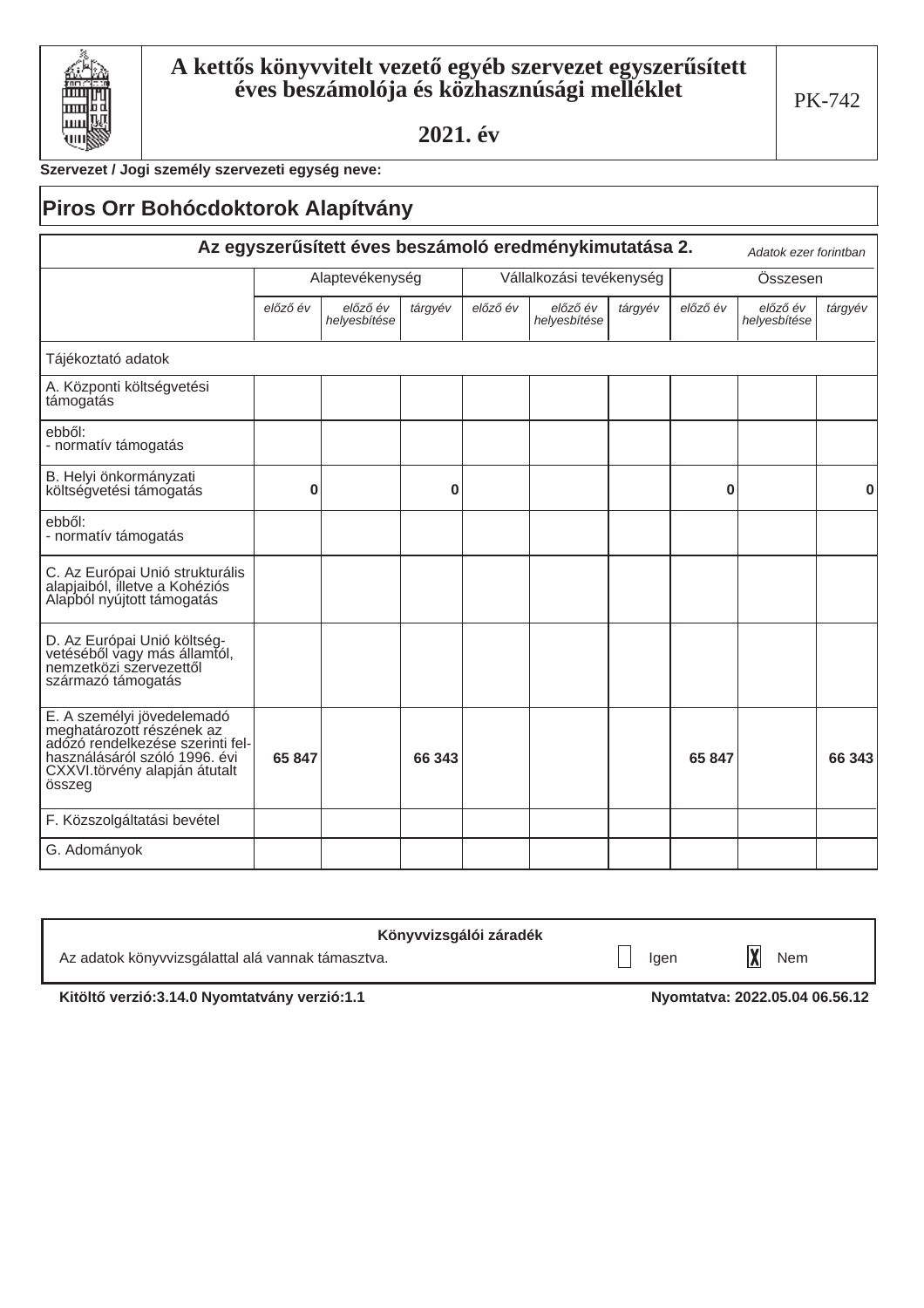

| مطاسية                                                                                                                                                                                                                                                                                                                                                                                                                                                                                                                                                                                                                                                                                                                                                                                                                                                                                                                                                                |                     |
|-----------------------------------------------------------------------------------------------------------------------------------------------------------------------------------------------------------------------------------------------------------------------------------------------------------------------------------------------------------------------------------------------------------------------------------------------------------------------------------------------------------------------------------------------------------------------------------------------------------------------------------------------------------------------------------------------------------------------------------------------------------------------------------------------------------------------------------------------------------------------------------------------------------------------------------------------------------------------|---------------------|
| 1. Szervezet / Jogi személy szervezeti egység azonosító adatai                                                                                                                                                                                                                                                                                                                                                                                                                                                                                                                                                                                                                                                                                                                                                                                                                                                                                                        |                     |
| 1.1 Szervezet                                                                                                                                                                                                                                                                                                                                                                                                                                                                                                                                                                                                                                                                                                                                                                                                                                                                                                                                                         |                     |
| Piros Orr Bohócdoktorok Alapítvány                                                                                                                                                                                                                                                                                                                                                                                                                                                                                                                                                                                                                                                                                                                                                                                                                                                                                                                                    |                     |
| 1.2 Székhely                                                                                                                                                                                                                                                                                                                                                                                                                                                                                                                                                                                                                                                                                                                                                                                                                                                                                                                                                          |                     |
| Irányítószám:<br>Település:<br> 1 0 2 7 <br><b>Budapest</b>                                                                                                                                                                                                                                                                                                                                                                                                                                                                                                                                                                                                                                                                                                                                                                                                                                                                                                           |                     |
| Közterület neve:<br>Közterület jellege:<br><b>Bem</b>                                                                                                                                                                                                                                                                                                                                                                                                                                                                                                                                                                                                                                                                                                                                                                                                                                                                                                                 | rakpart             |
| Lépcsőház:<br>Házszám:<br>Emelet:<br>Ajtó:<br>$\overline{2}$<br>50                                                                                                                                                                                                                                                                                                                                                                                                                                                                                                                                                                                                                                                                                                                                                                                                                                                                                                    | 1                   |
| 1.1 Jogi személy szervezeti egység                                                                                                                                                                                                                                                                                                                                                                                                                                                                                                                                                                                                                                                                                                                                                                                                                                                                                                                                    |                     |
|                                                                                                                                                                                                                                                                                                                                                                                                                                                                                                                                                                                                                                                                                                                                                                                                                                                                                                                                                                       |                     |
| 1.2 Székhely                                                                                                                                                                                                                                                                                                                                                                                                                                                                                                                                                                                                                                                                                                                                                                                                                                                                                                                                                          |                     |
| Irányítószám:<br>Település:                                                                                                                                                                                                                                                                                                                                                                                                                                                                                                                                                                                                                                                                                                                                                                                                                                                                                                                                           |                     |
| Közterület neve:<br>Közterület jellege:                                                                                                                                                                                                                                                                                                                                                                                                                                                                                                                                                                                                                                                                                                                                                                                                                                                                                                                               |                     |
| Lépcsőház:<br>Házszám:<br>Emelet:<br>Ajtó:                                                                                                                                                                                                                                                                                                                                                                                                                                                                                                                                                                                                                                                                                                                                                                                                                                                                                                                            |                     |
| 1.3 Ügyszám:<br> 0 9 0 0 / P k .6 1 2 9 3 / 1 9 9 7                                                                                                                                                                                                                                                                                                                                                                                                                                                                                                                                                                                                                                                                                                                                                                                                                                                                                                                   |                     |
| 1.4 Nyilvántartási szám:<br>$0 1 $ - $0 1 $ - $7 1 8 3$                                                                                                                                                                                                                                                                                                                                                                                                                                                                                                                                                                                                                                                                                                                                                                                                                                                                                                               |                     |
| 1.5 Szervezet / Jogi személy szervezeti egység adószáma:                                                                                                                                                                                                                                                                                                                                                                                                                                                                                                                                                                                                                                                                                                                                                                                                                                                                                                              | $18090628 - 1 - 41$ |
| 1.6 Szervezet / Jogi személy szervezeti egység<br>Dr. Ormai Gabriella<br>képviselőjének neve:                                                                                                                                                                                                                                                                                                                                                                                                                                                                                                                                                                                                                                                                                                                                                                                                                                                                         |                     |
| 2. Tárgyévben végzett alapcél szerinti és közhasznú tevékenységek bemutatása                                                                                                                                                                                                                                                                                                                                                                                                                                                                                                                                                                                                                                                                                                                                                                                                                                                                                          |                     |
| A Piros Orr Bohócdoktorok 2021-ben összesen 850 vizitet tartottak gyermekek és idős embereknek<br>összesen 14 (9 budapesti és 5 vidéki) kórházban, illetve 3 idősotthonban. Bohócdoktoraink a kórházak<br>gyermekosztályán az adott intézmény méretétől függően hetente egy, kettő vagy három alkalommal<br>viziteltek, így az elmúlt év során 11.732 gyermek arcára varázsoltak mosolyt, ezzel segítve mielőbbi<br>gyógyulásukat. Ezen felül látogatást tettek az idősotthonokban, mely során 3.270 interakcióra került sor az<br>ottlakókkal. A Covid 19 következtében fennálló veszélyhelyzet miatt nem tudtunk folyamatosan jelen lenni<br>az intézményekben. Néhány helyen csak az online térben tudtuk megtartani a viziteket. Bohócdoktoraink a<br>kórházakkal való jó partneri együttműködés következményeként az elsők között kaphatták meg a Covid 19<br>elleni védőoltást, így lehetőségünk nyílt már az év elején visszatérni a szokásos, élő vizitekhez. |                     |
| 3. Közhasznú tevékenységek bemutatása (tevékenységenként)                                                                                                                                                                                                                                                                                                                                                                                                                                                                                                                                                                                                                                                                                                                                                                                                                                                                                                             |                     |
| 3.1 Közhasznú tevékenység megnevezése:<br>Beteg gyerekek, mentális, pszichológia támogatása                                                                                                                                                                                                                                                                                                                                                                                                                                                                                                                                                                                                                                                                                                                                                                                                                                                                           |                     |
| 3.2 Közhasznú tevékenységhez kapcsolódó közfeladat, jogszabályhely:                                                                                                                                                                                                                                                                                                                                                                                                                                                                                                                                                                                                                                                                                                                                                                                                                                                                                                   |                     |
|                                                                                                                                                                                                                                                                                                                                                                                                                                                                                                                                                                                                                                                                                                                                                                                                                                                                                                                                                                       |                     |
| 3.3 Közhasznú tevékenység célcsoportja: beteg, krónikus beteg gyerekek, idős emberek                                                                                                                                                                                                                                                                                                                                                                                                                                                                                                                                                                                                                                                                                                                                                                                                                                                                                  |                     |
| 3.4 Közhasznú tevékenységből részesülők létszáma:<br>15002                                                                                                                                                                                                                                                                                                                                                                                                                                                                                                                                                                                                                                                                                                                                                                                                                                                                                                            |                     |
| 3.5 Közhasznú tevékenység főbb eredményei:                                                                                                                                                                                                                                                                                                                                                                                                                                                                                                                                                                                                                                                                                                                                                                                                                                                                                                                            |                     |

A nevetés és a vidámság bizonyítottan erősíti az immunrendszert és elősegíti a betegek gyógyulását. A bohócdoktori vizitek pozitívan befolyásolják a kórházi kezelésre szoruló betegek pszichés és mentális<br>állapotát.

Kitöltő verzió:3.14.0 Nyomtatvány verzió:1.1 **100 minutasi verzió:2.05.04 minutasi verzió:3.14.0 Nyomtatvány verzió:1.1** Myomtatvány verzió:1.1 minutasi verzió:1.1 minutasi verzió:1.1 minutasi verzió:1.1 minutasi verzió:1.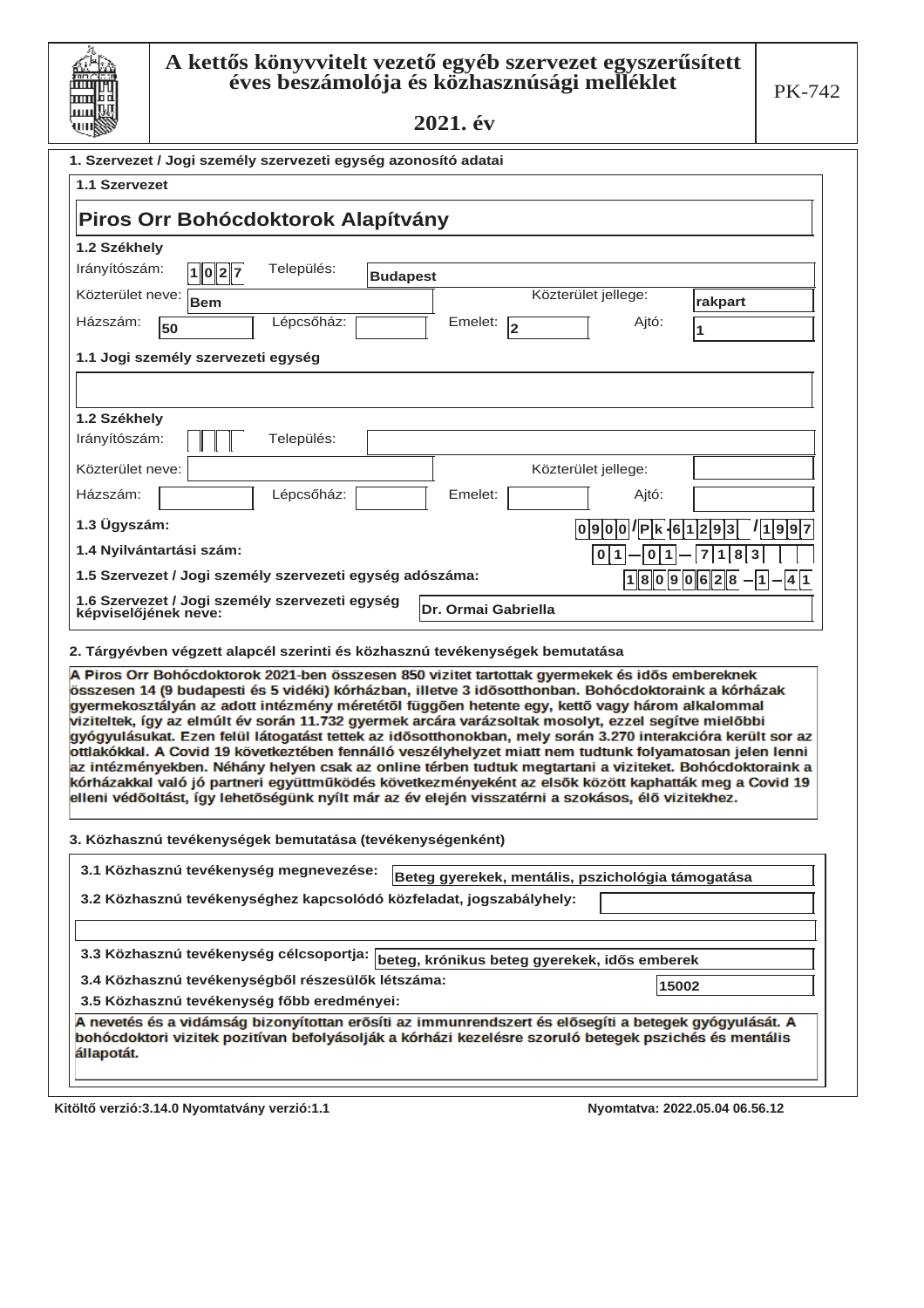

Szervezet / Jogi személy szervezeti egység neve:

## **Piros Orr Bohócdoktorok Alapítvány**

|     | 5. Cél szerinti jutattások kimutatása                |          | Adatok ezer forintban |
|-----|------------------------------------------------------|----------|-----------------------|
| 5.1 | Cél szerinti juttatás megnevezése                    | Előző év | Tárgyév               |
|     | Bohócdoktori tevékenység támogatása                  | 260 930  | 244 891               |
| 5.2 | Cél szerinti juttatás megnevezése                    | Előző év | Tárgy év              |
|     |                                                      |          |                       |
| 5.3 | Cél szerinti jutattás megnevezése                    | Előző év | Tárgy év              |
|     |                                                      |          |                       |
|     | Cél szerinti juttatások kimutatása<br>(összesen)     | 260 930  | 244 891               |
|     | Cél szerinti juttatások kimutatása<br>(mindösszesen) | 260 930  | 244 891               |

### 6. Vezető tisztségviselőknek nyújtott juttatás

| 6.1 | Tisztség                                                         | Előző év (1) | Tárgyév (2)  |
|-----|------------------------------------------------------------------|--------------|--------------|
|     |                                                                  |              |              |
| 6.2 | Tisztség                                                         | Előző év (1) | Tárgy év (2) |
|     |                                                                  |              |              |
| Α.  | Vezető tisztségviselőknek nyújtott<br>  juttatás (mindösszesen): |              |              |

Kitöltő verzió:3.14.0 Nyomtatvány verzió:1.1 **best a magazitat a magyar a magyar kitöltő** verzió:3.14.0 Nyomtatvany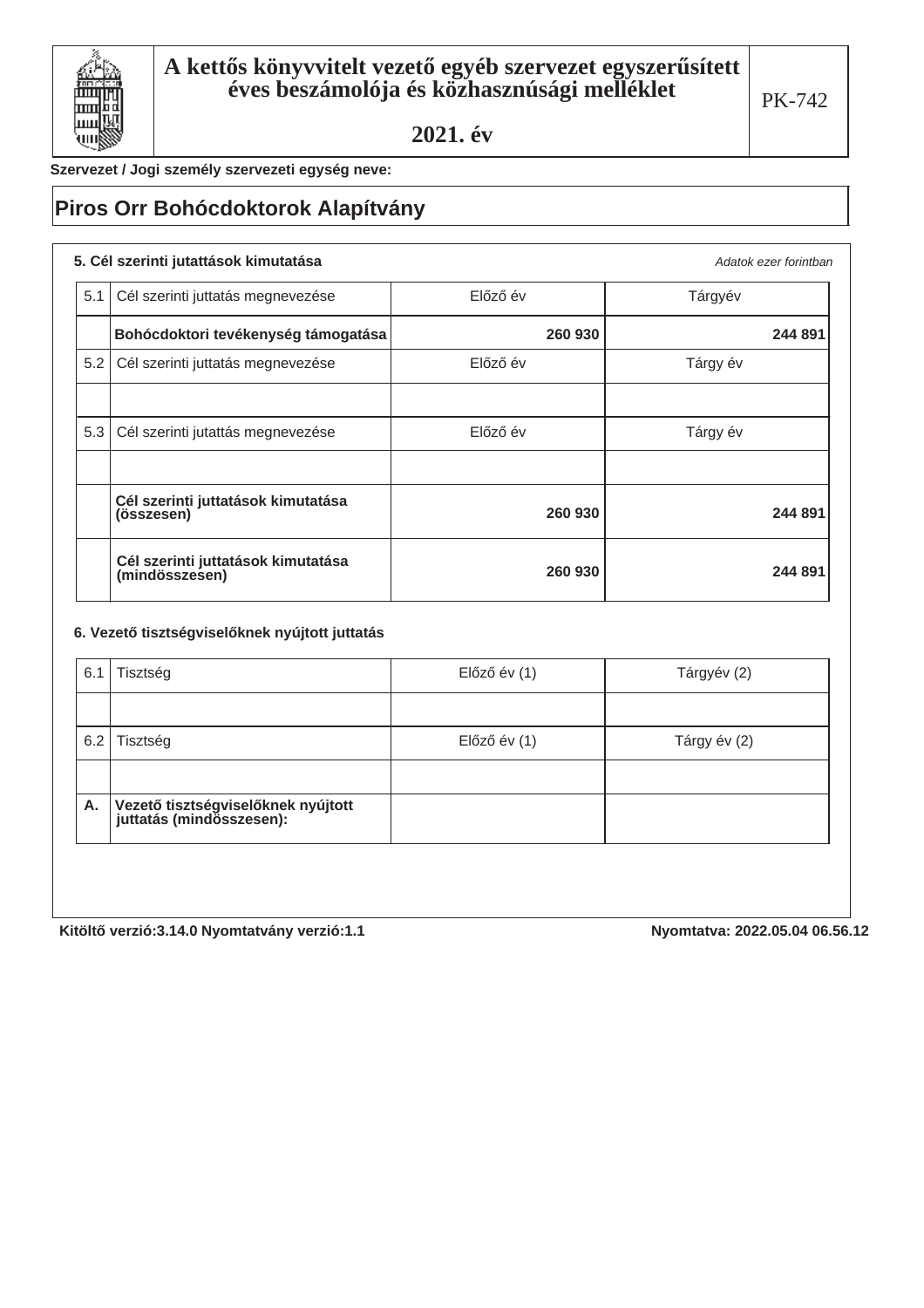

Szervezet / Jogi személy szervezeti egység neve:

# Piros Orr Bohócdoktorok Alapítvány

| Alapadatok                                                                                                                                                                                   | $El$ őző év $(1)$       | Tárgyév (2)              |
|----------------------------------------------------------------------------------------------------------------------------------------------------------------------------------------------|-------------------------|--------------------------|
| <b>B.</b> Éves összes bevétel                                                                                                                                                                | 265 488                 | 285 954                  |
| ebből:                                                                                                                                                                                       |                         |                          |
| C. A személyi jövedelemadó meghatározott részének az<br>adózó rendelkezése szerinti felhasználásáról szóló<br>1996. évi CXXVI. törvény alapján átutalt összeg                                | 65 847                  | 66 343                   |
| D. Közszolgáltatási bevétel                                                                                                                                                                  |                         |                          |
| E. Normatív támogatás                                                                                                                                                                        |                         |                          |
| F. Az Európai Unió strukturális alapjaiból, illetve<br>a Kohéziós Alapból nyújtott támogatás                                                                                                 |                         |                          |
| G. Korrigált bevétel [B-(C+D+E+F)]                                                                                                                                                           | 199 641                 | 219 611                  |
| H. Összes ráfordítás (kiadás)                                                                                                                                                                | 260 947                 | 245 954                  |
| I. Ebből személyi jellegű ráfordítás                                                                                                                                                         | 60 072                  | 61868                    |
| J. Közhasznú tevékenység ráfordításai                                                                                                                                                        | 260 054                 | 245 954                  |
| K. Adózott eredmény                                                                                                                                                                          | 4 5 4 1                 | 40 000                   |
| L. A szervezet munkájában közreműködő közérdekű önkéntes<br>tevékenységet végző személyek száma<br>(a közérdekű önkéntes tevékenységről szóló<br>2005. évi LXXXVIII. törvénynek megfelelően) |                         |                          |
| Erőforrás ellátottság mutatói                                                                                                                                                                | Mutató teljesítése      |                          |
|                                                                                                                                                                                              | Igen                    | Nem                      |
| Ectv. 32. § (4) a) [(B1+B2)/2 > 1.000.000, - Ft]                                                                                                                                             | $\overline{\mathbf{X}}$ |                          |
| Ectv. 32. § (4) b) $[K1+K2>=0]$                                                                                                                                                              | $\vert\mathbf{X}\vert$  |                          |
| Ectv. 32. § (4) c) [(11+12-A1-A2)/(H1+H2)>=0,25]                                                                                                                                             |                         | $\vert \mathsf{x} \vert$ |
| Társadalmi támogatottság mutatói                                                                                                                                                             | Mutató teljesítése      |                          |
| Ectv. 32. § (5) a) [(C1+C2)/(G1+G2) >=0,02]                                                                                                                                                  | $\overline{\mathbf{X}}$ |                          |
| Ectv. 32. § (5) b) [(J1+J2)/(H1+H2)>=0,5]                                                                                                                                                    | $\mathbf{\overline{X}}$ |                          |
| Ectv. 32. § (5) c) [(L1+L2)/2>= 10 fő]                                                                                                                                                       |                         | $\overline{\mathbf{X}}$  |

Kitöltő verzió: 3.14.0 Nyomtatvány verzió: 1.1